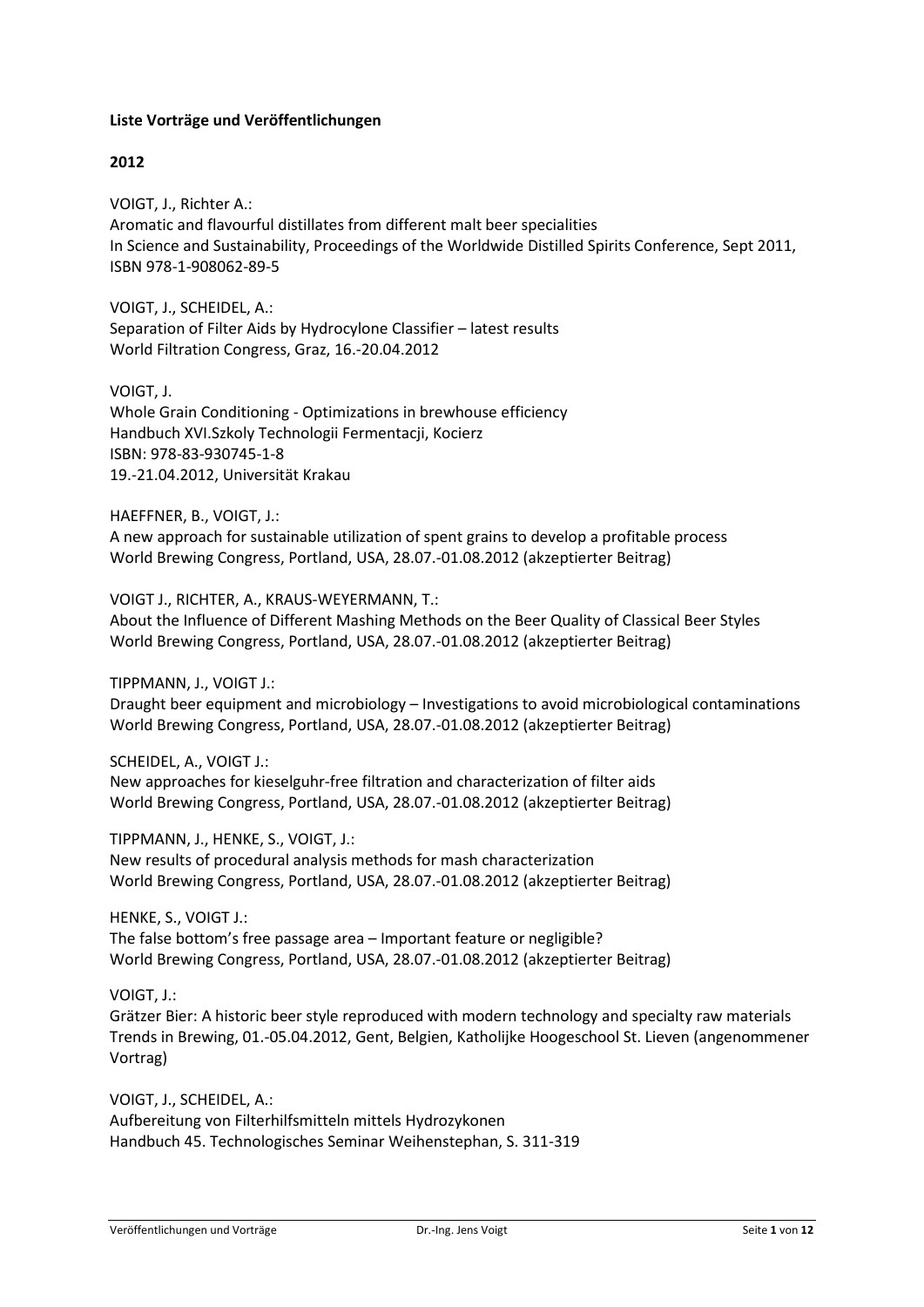VOIGT, J., BECHER, T., SANDHERR, M.: Combinacion de Etapas de Proceso Ventajosas Brewing and Beverage Industry español, S. 20-24

VOIGT, J., BECHER, T., SANDHERR, M.: Kombination vorteilhafter Verfahrensschritte Brauindustrie 1/2012, S. 12-15

VOIGT, J., SCHEIDEL, A.: Separation of Filter Aids by Hydrocylone Classifier Vortrag mit internationaler Beteiligung über Video-Link Day, Herriot-Watt University, Edinburgh, UK, 18.01.2012

# **2011**

TIPPMANN, J., VOIGT, J., SOMMER, K.: Measuring Particle Size Distribution of Mash with Laser Diffraction to Evaluate the Process Success BREWING SCIENCE, MONATSSCHRIFT FÜR BRAUWISSENSCHAFT, YEARBOOK 2011, (VOL. 64) S. 13-21

TIPPMANN, J., VOIGT, J., LAUER, J., SOMMER, K.: Vom Äquivalentdurchmesser zur Idealform, Möglichkeiten zur verfahrenstechnischen Charakterisierung von Maische durch Partikeltechnologie Brauindustrie 8/2011, S. 40-43

VOIGT, J., TIPPMANN, J.: Economical and Environmental Advantages of Disposable Beverage Kegs (in review)

VOIGT, J., TIPPMANN, J.: Effects of PET containers in returnable and non-returnable beverage distribution (in review)

HENKE, S., VOIGT J.: About the influence of the false bottom on the lautering process in a lauter tun Proceedings MBAA Convention, Minneapolis October 2011

TIPPMANN J., VOIGT, J.: Applications of new analysis methods for the procedural characterization of mash Proceedings MBAA Convention, Minneapolis, October 2011

VOIGT, J., HAEFFNER, B.: State of the art in biogas technology from spent grains Proceedings MBAA Convention, Minneapolis, October 2011

VOIGT, J., RICHTER, A.: Aromatic and flavourful distillates from different malt beer specialities Proceedings MBAA Convention Minneapolis October 2011

VOIGT, J., MENGER, H.-J., SANDHERR, M.: Whole Grain Conditioning - Optimizations in brewhouse efficiency Proceedings MBAA Convention, Minneapolis, October 2011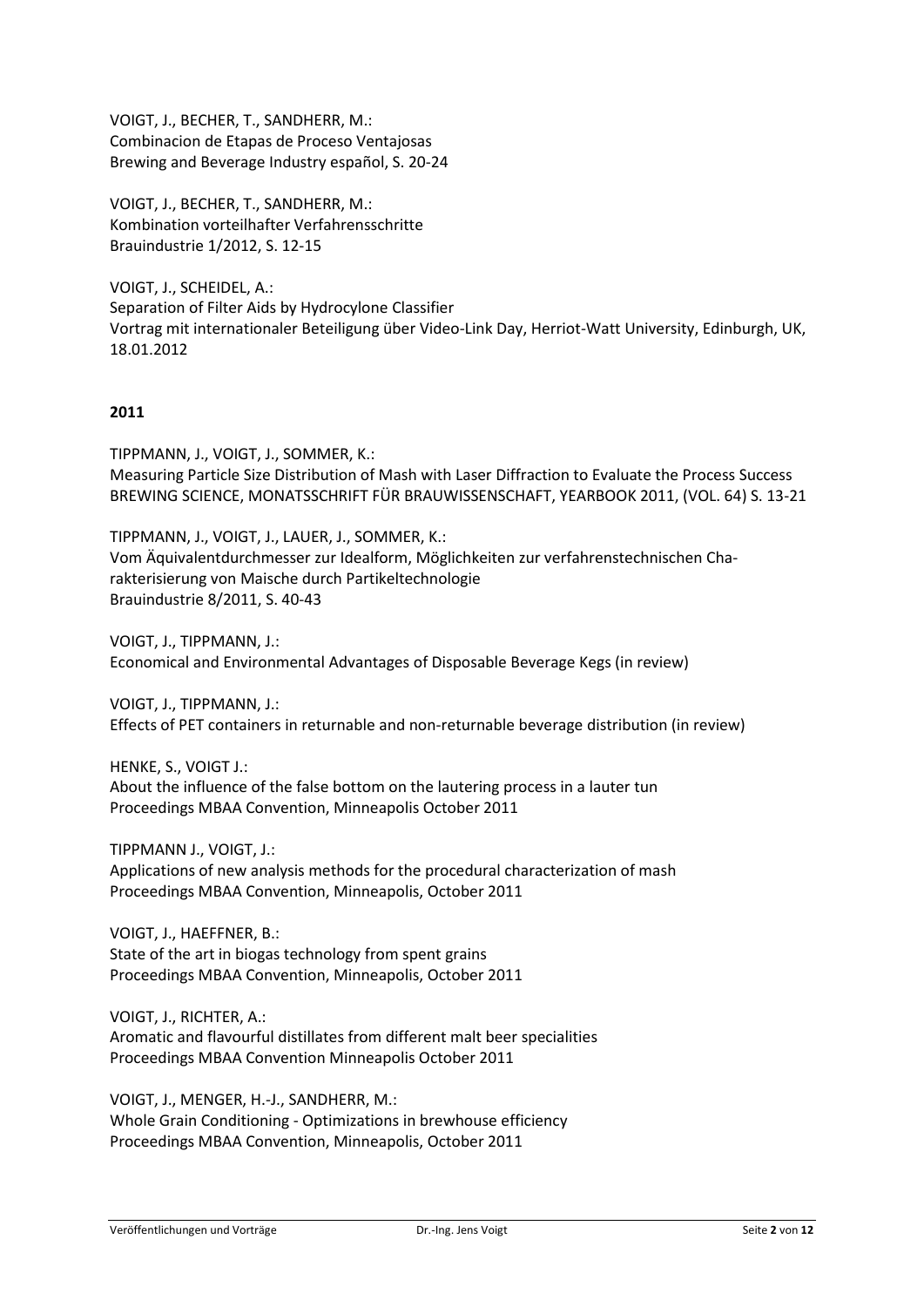VOIGT, J., RICHTER, A.: Wood Aging of Specialty Products Proceedings Word Distilling Conference, Glasgow, 2011

TIPPMANN, J., VOIGT, J., SOMMER, K.: "Measuring Particle Size Distribution of Mash with Laser Diffraction to Evaluate the Process Success" In: BrewingScience – Monatsschrift für Brauwissenschaft 64 (March/April 2011), S. 13-21

VOIGT, J,. MENGER, H.-J., SANDHERR, M.: Whole Grain Conditioning - Alternative Method to increase brewhouse efficiency In: Proceedings 33<sup>rd</sup> EBC Congress, Glasgow, May 2011

VOIGT, J., RICHTER, A.: Influence of Pale Caramel Malt additions on Foam Stability and Flavour In: Proceedings 33rd EBC Congress, Glasgow, May 2011

VOIGT, J., MENGER, H.-J.: Large Mashfilter Technology - Improved results from new generation mash filter systems in practice In: Proceedings IBD Convention, Lake Victoria, Uganda, March 2011

VOIGT, J., HENKE, S.: Brewmaxx Plant IT for the new brewing plant control system in a research plant In Proceedings IBD Convention, Lake Victoria, Uganda, March 2011

VOIGT, J., RICHTER, A.: Sorghum specialty products In: Proceedings IBD Convention, Lake Victoria, Uganda, March 2011

# **2010**

TIPPMANN, J., SCHEUREN, H., VOIGT, J., SOMMER, K.: Procedural investigations on the lautering process In: Chemical Engineering & Technology CET Volume 33, Issue 8, pages 1297–1302, August 2010 (Published Online: Jul 2 2010), DOI: 10.1002/ceat.201000109

TIPPMANN, J., VOIGT, J.: Frisches Bier vom Fass In: Brauwelt Nr. 37-38 (2010), S. 1128-1129

DAUTH, H., TIPPMANN, J., VOIGT, J.:

A flush a day - an improvement for tap hygiene and draught beer quality In: Proceedings of the 123<sup>th</sup> Anniversary Convention of the Master Brewers Association of the Americas, 18.-20. Juni 2010, Providence, Rhode lsland, USA (erschienen auf CD, ISBN 978-0977051- 99-1)

HAEFFNER, B., NIED, C., VOIGT, J., SOMMER, K.: Verweilzeitverkürzung bei der Biogasentstehung durch Zerkleinerung von lignocellulosehaltigen Substraten in: Chemie Ingenieur Technik 82, Nr. 8, 2010, S. 1261-1264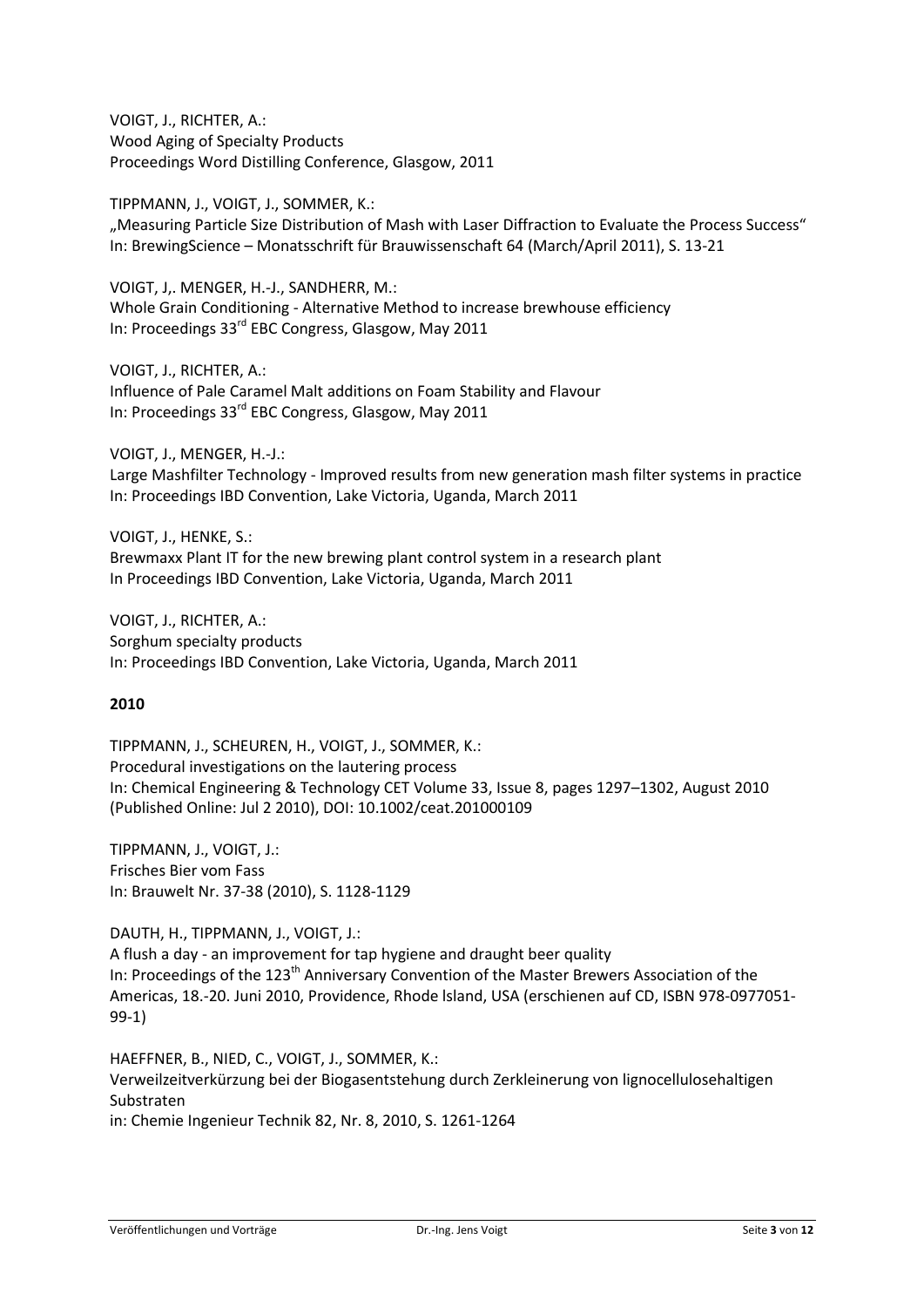HENKE, S., TIPPMANN, J., VOIGT, J.:

A new approach to improve the lautering performance In: Book of Abstracts 2<sup>nd</sup> Young Scientists and Technologists in Malting, Brewing and Distilling Symposium, Freising-Weihenstephan, 19.-21. Mai 2010

TIPPMANN, J., VOIGT, J., SOMMER, K.: New investigations on the process technology of mashing and lautering In: Proceedings of the 123<sup>th</sup> Anniversary Convention of the Master Brewers Association of the Americas, 18.-20. Juni 2010, Providence, Rhode lsland, USA (erschienen auf CD, ISBN 978-0-977051- 99-1)

TIPPMANN, J., SCHOBER, U., DÖRSAM, K., VOIGT, J., DAUTH, H.: Disposable kegs - a review on current systems and latest German DIN standards In: Proceedings of the 123<sup>th</sup> Anniversary Convention of the Master Brewers Association of the Americas, 18.-20. Juni 2010, Providence, Rhode lsland, USA (erschienen auf CD, ISBN 978-0-977051-99-1)

TIPPMANN, J., SCHEUREN, H., HEINZERLING, M., HENKE, S., VOIGT, J., SOMMER, K.: In einem Zug - Erhöhung des Volumenstroms und Reduktion des DMS-Gehaltes - ein Ansatz für ein effizienteres Läutern in: Brauindustrie 4, 2010, S. 18-21

TIPPMANN, J., VOIGT, J., DAUTH, H., SOMMER, K.: New aspects on a better draught beer quality In: Proceedings Institute of Brewing, 31<sup>st</sup> Convention, Gold Coast, Queensland, Australia, 14.-19. März 2010 (erschienen auf CD)

TIPPMANN, J., VOIGT, J., SOMMER, K.: What happens during mashing - a closer Iook on the behavior of the particles during the mashing process In: Proceedings Institute of Brewing,  $31<sup>st</sup>$  Convention, Gold Coast, Queensland, Australia, 14.-19. März 2010 (erschienen auf CD)

TIPPMANN, J., VOIGT, J., SOMMER, K.: Disposable Kegs - a new package type for beer export In: Book of Abstracts 2<sup>nd</sup> Young Scientists and Technologists in Malting, Brewing and Distilling Symposium, Freising-Weihenstephan, 19.-21. Mai 2010

TIPPMANN, J., VOIGT, J.: Ein frisches Bier vom Fass, bitte! ln: Der Weihenstephaner 2 (2010), S. 79-80

TIPPMANN, J., VOIGT, J., WIEDEMANN, H.: Ohne Rückfahrticket – Einwegfässer - ökonomische und ökologische Betrachtungen ln: Brauindustrie 2 (2010), S. 18-21

TIPPMANN, J., VOIGT, J.: 1. Hochschulkurs Verfahrenstechnik im Sudhaus ln: Brauwelt Nr. 5-6 (2010), S. 138-140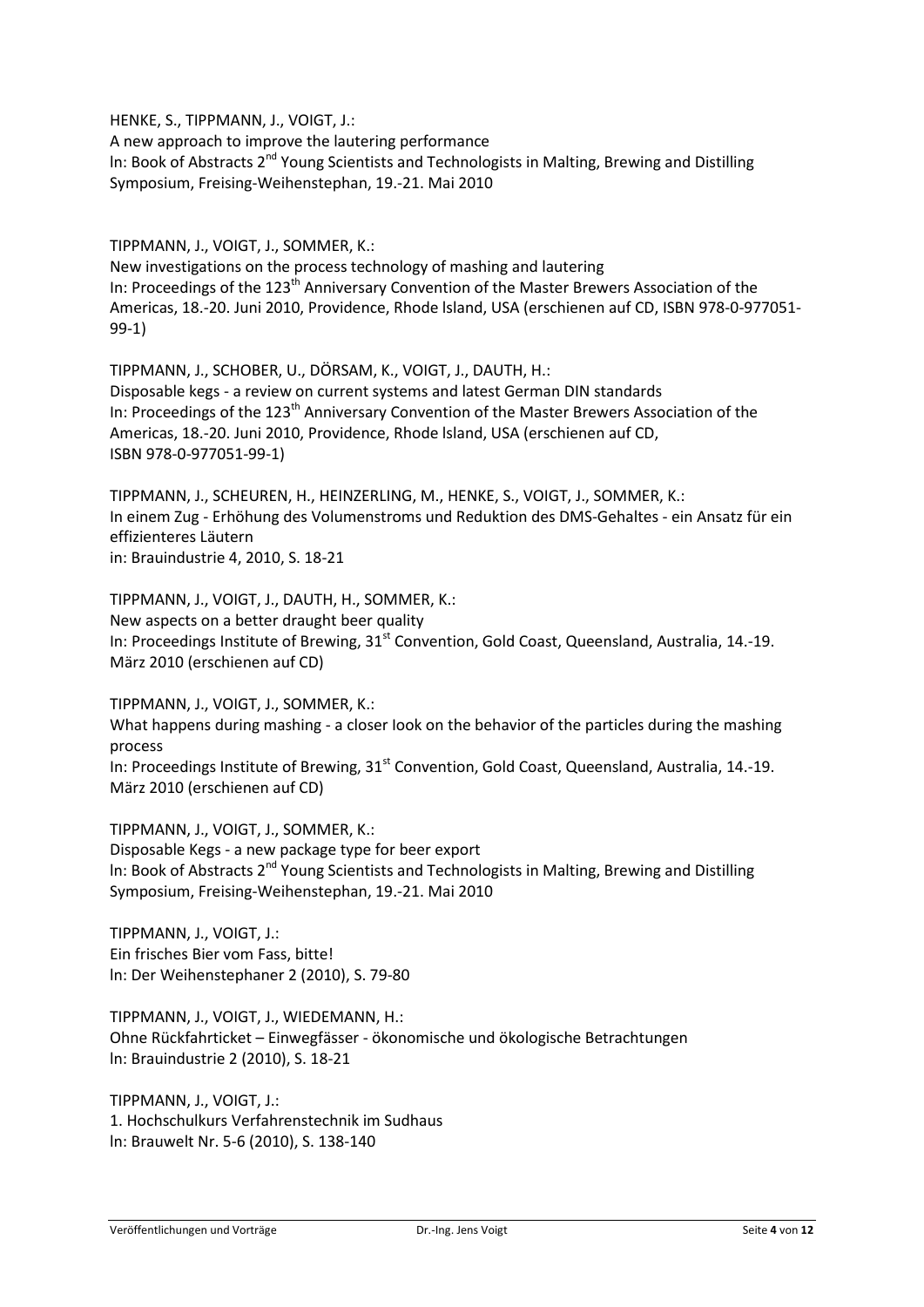TIPPMANN, J., KRAHL, M., VOIGT, J.: Sonne, Sand, Meer und die IBD ln: Brauwelt, Nr. 18 (2010), S. 552-553

VOIGT, J., BRIESEN, H., SCHEUREN, H., SOMMER, K., MENGER, H.-J.: New model-based process technology in Brewing In: Proceedings Institute of Brewing, 31<sup>st</sup> Convention, Gold Coast, Queensland, Australia, 14.-19. März 2010 (erschienen auf CD)

VOIGT, J., HAENSEL, M., RICHTER, A.: Innovative Powders from Malt Extract In: Proceedings Institute of Brewing, 31<sup>st</sup> Convention, Gold Coast, Queensland, Australia, 14.-19. März 2010 (erschienen auf CD)

VOIGT, J., RICHTER, A., KRAUS-WEYERMANN, T.: Bohemian Floor Malt - The origin of Pilsner Brewing In: Proceedings of Abstracts, 9<sup>th</sup> Trends in Brewing, Technological Innovations and Sustainability In: Trends in Brewing, International Symposium, Katholike Highschool, St. Lieven, Ghent, 13.-16. April 2010

VOIGT, J., RICHTER, A., KRAUS-WEYERMANN, T.:

The Origin of Pilsner Brewing Technology

In: Proceedings of the  $123<sup>th</sup>$  Anniversary Convention of the Master Brewers Association of the Americas, 18.-20. Juni 2010, Providence, Rhode lsland, USA (erschienen auf CD, ISBN 978-0977051- 99-1)

VOIGT, J., PEIFFER, F., SCHRÄDLER, J.:

Attributes of Wheat Beer - Production Technology and Resulting Product Quality of Typical Bavarian Style Hefeweißbier

In: Proceedings of the 123<sup>th</sup> Anniversary Convention of the Master Brewers Association of the Americas, 18.-20. Juni 2010, Providence, Rhode lsland, USA (erschienen auf CD, ISBN 978-0977051-99-1)

VOIGT, J., MENGER, H.-J., DAUTH, H., TIPPMANN, J.: lnline measurement for process validation - new comprehensive process control tools for milling, mashing, lautering, and boiling In: Proceedings of the 123<sup>th</sup> Anniversary Convention of the Master Brewers, Association of the Americas, 18.-20. Juni 2010, Providence, Rhode lsland, USA, (erschienen auf CD – ISBN 978-0977051- 99-1)

VOIGT, J., RICHTER, A., WECKERLE, B., von der RECKE, R.: New highly aromatic products and distillates from smoked malt ln: Distilled Spirits, New Horizons: Energy, Environmental and Enlightenment (2010) Eds.: G.M. Walker and P.S. Hughes, pp. 253-258, Nottingham University Press, Nottingham, England

FERSTL, U., RICHTER, A., VOIGT, J.: Bohemian Floor Malt - The origin of Pilsner Brewing In: Book of Abstracts 2<sup>nd</sup> Young Scientists and Technologists in Malting, Brewing and Distilling, Symposium, Freising-Weihenstephan, 19.-21. Mai 2010

VOIGT, J., BECHER, T., DEGROEN, T., MENGER, H.J.: Design of a Utility Monitoring System - using the example of a brewery International Brewing Convention, Manchester, 2010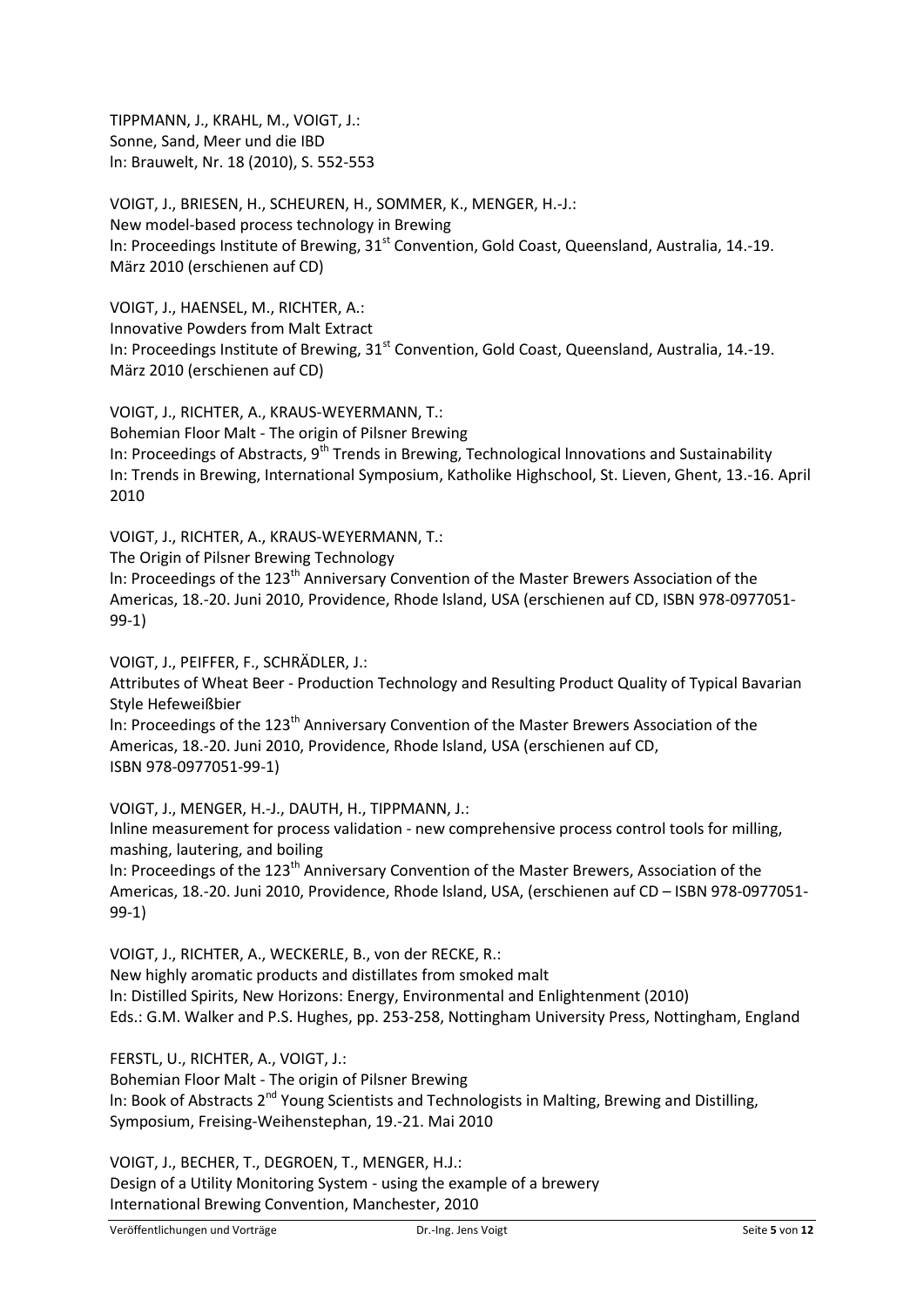## **2009**

VOIGT, J., MENGER, H.-J.: XXL Mash filters – Improved results from new generation mash filter systems in practice EBC Congress, Hamburg, 2009

TIPPMANN, J., SCHEUREN, H., VOIGT, J., SOMMER, K.: "Bubble Bobble" in the lauter tun – a new way form ash separation in the brewhouse in: Proceedings of FILTECH, Wiesbaden, 2009

## VOIGT, J.:

Entstehung und Vermeidung von Druckschlägen In: Handbuch 59. Arbeitstagung des Bundes österr. Braumeister und Brautechniker, Zwettl (Österreich), 25.09.2009

TIPPMANN, J., VOIGT, J.: Optische Analyse beim Maischen und Läutern Vortrag 43. Technologisches Seminar Weihenstephan, 2009

HAENSEL, M., KELLER, J., GRÜNER, S., VOIGT, J., KILZER, A., WEIDNER, E., SOMMER, K.: Pulverized wort - an alternative way of brewing ln: Proceedings of the South African Section Convention 2009 of the Institute of Brewing and Distilling, Kwazulu-Natal, South Africa, März 2009

VOIGT, J., HÄRTL, M., MAJAN, G.: Waste recycling concepts in the brewing and food industry ln: Proceedings of the South African Section Convention 2009 of the Institute of Brewing and Distilling, Kwazulu-Natal, South Africa, März 2009

HAENSEL, M., GRÜNER, S., VOIGT, J., KILZER, A., WEIDNER, E., SOMMER, K.: Pulverisieren von hochviskosen Flüssigkeiten mit dem CPF-Verfahren In: Interne VDI-GVC-Fachausschusssitzung "Lebensmittelverfahrenstechnik", Lausanne, Schweiz, 23.-25. März 2009

VOIGT, J.: Intelligent Process Technology – a change of paradigm in brewing 112<sup>nd</sup> Master Brewers Association of the Americas, October 2009, La Quinta, California

VOIGT, J., RICHTER, A.: Colorful wheat beers - technology for Hefeweizen with different taste and aroma profiles 112<sup>nd</sup> Master Brewers Association of the Americas, October 2009, La Quinta, California

## **2008**

TIPPMANN, J., VOIGT, J., SOMMER, K.: Correlation between fineness of malt grist and particle size and conversion during the mashing and filtration process In: MBAA Technical Quarterly, Vol. 45 no. 1 (2008), p. 8-12

TIPPMANN, J., VOIGT, J., SOMMER, K.: Maischen und Läutern aus verfahrenstechnischer Sicht In: Brauwelt Nr. 28-29 (2008), S. 802-803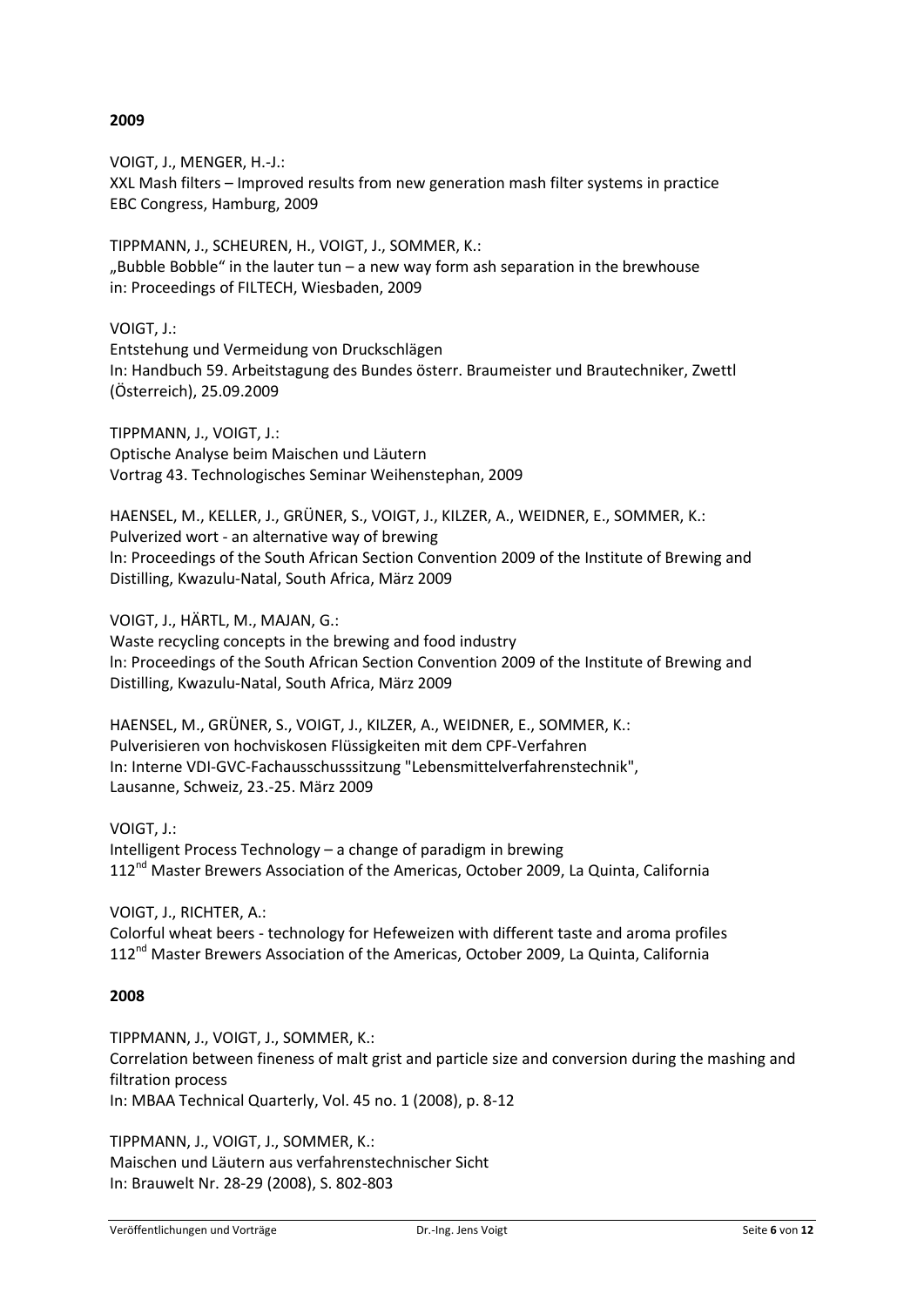TIPPMANN, J., VOIGT, J., SOMMER, K.: Maischen und Läutern aus verfahrenstechnischer Sicht In: Der Weihenstephaner 1 (2008)

TIPPMANN, J., VOIGT, J., SOMMER, K.: Einweggebinde als Ersatz der klassischen Edelstahlkegs In: Der Weihenstephaner 2 (2008)

TIPPMANN, J., VOIGT, J., SOMMER, K.: Partikelmessverfahren zur Beurteilung der Maisch- und Läuterarbeit In: Chemie Ingenieur Technik, Jg. 80, H. 9, S. 1427–1428. Online verfügbar unter DOI: 10.1002/cite.200750538, zuerst veröffentlicht: 12 SEP 2008

VOIGT, J., MENGER, H.-J.: Experiences with large scale industrial mash filters - technological results Proceedings World Brewing Congress, Hawaii, 2008

VOIGT, J., RICHTER A.: New highly aromatic products and distillates from smoked malt - flavours and compounds Proceedings World Brewing Congress, Hawaii, 2008

VOIGT, J.: Handling the yeast – without damaging it - An Engineering Viewpoint Workshop World Brewing Congress, Hawaii, 2008

JUNKER, H., VOIGT, J.: Visual recording of process control interfaces Proceedings World Brewing Congress, Hawaii, 2008

HAENSEL, M., GRÜNER, S., VOIGT J., SOMMER, K., WEIDNER, E., KILZER, A., OTTO, F.: Pulverized wort for brewing compared to traditional products Proceedings World Brewing Congress, Hawaii, 2008

VOIGT, J., SCHIEDER, D.: Advances in preparation and processing of food and brewery wastes for energy recovery Proceedings World Brewing Congress, Hawaii, 2008

SOMMER, K., VOIGT, J., SCHEUREN, H.: A new approach to sensory evaluation Proceedings World Brewing Congress, Hawaii, 2008

TIPPMANN, J., VOIGT, J.: Latest standards in beer dispense Proceedings World Brewing Congress, Hawaii, 2008

TIPPMANN, J., VOIGT, J., SOMMER, K.: Procedural operation units during mashing and lautering Proceedings World Brewing Congress, Hawaii, 2008

TIPPMANN, J., VOIGT, J., SOMMER, K.: Correlation between fineness of malt grist and particle size and conversion during the mashing and filtration process In: MBAA Technical Quarterly, Vol. 45 no. 1 (2008), pp. 8-12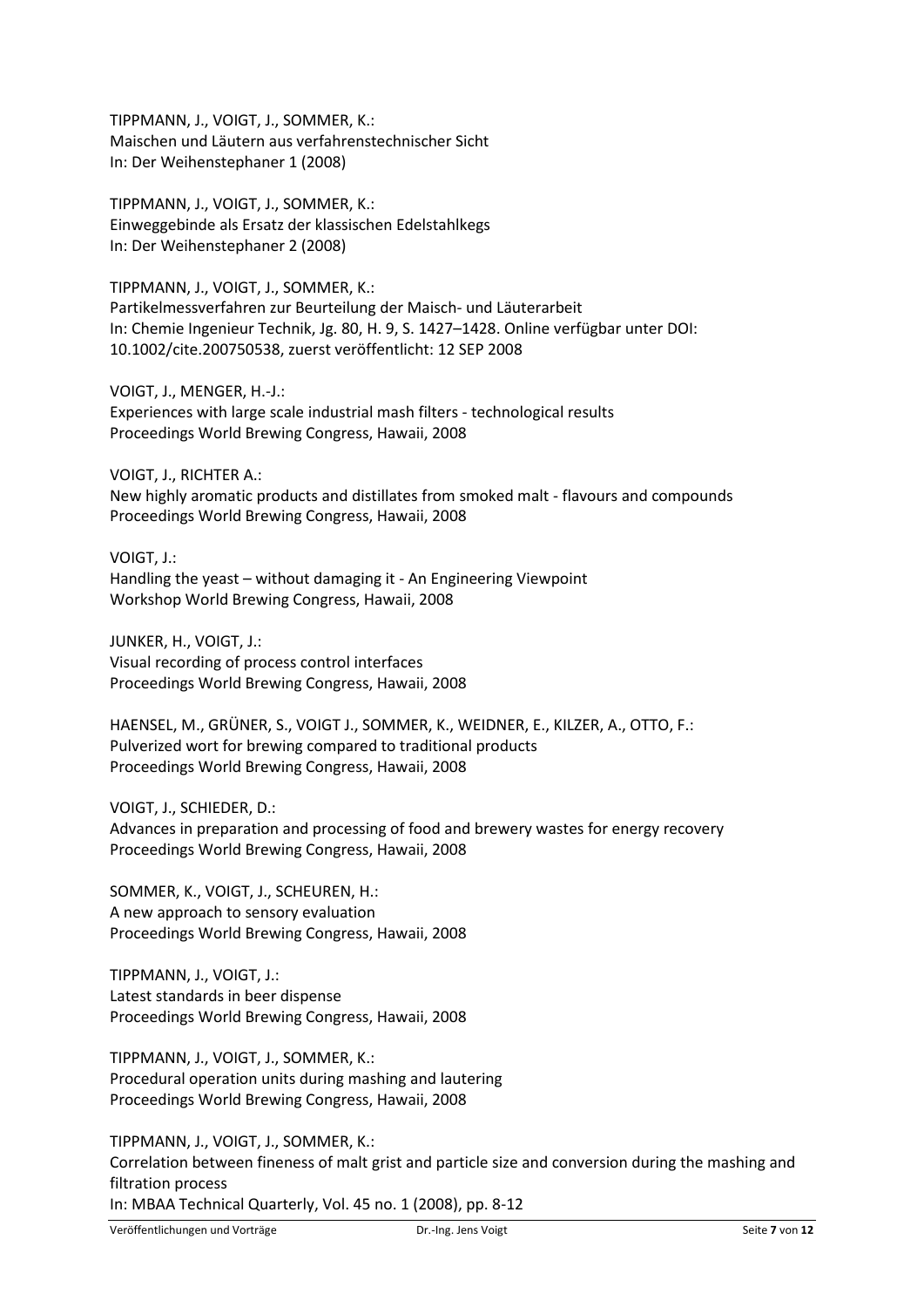TIPPMANN, J., VOIGT, J., SOMMER, K.: Einweggebinde als Ersatz der klassischen Edelstahlkegs In: Der Weihenstephaner 2 (2008)

VOIGT, J.: Evaluating brewery capacity Vortrag Brewing Seminar, Association of Brewers, San Diego, 2008

VOIGT, J.:

Determining priorities regarding brewery operations and bottle necks Vortrag Brewing Seminar, Association of Brewers, San Diego, 2008

VOIGT, J., SOMMER, K., TIPPMANN, J.: Influences on the wort flow in the lautering process during beer production World Filtration Congress, Leipzig, 2008

VOIGT, J., SOMMER, K., SCHIEDER, D., FAULSTICH, M.: Spent Grains and other Food Wastes as Energy source 30<sup>th</sup> Convention of the Institute of Brewing and Distilling Convention, Auckland, 2008

## VOIGT, J.:

Rheologische Online-Messungen in Maische, ein neues Messverfahren für Labor und Praxis 41. Technologisches Seminar, Weihenstephan, 2008, Handbuch, S. 9/1-9/10

## VOIGT, J.:

Biogas aus Reststoffen der Nahrungsmittel- und Getränkeindustrie Vortrag Fachtagung des Verbandes Deutscher Mühlen, Fulda, 2008

## HAEFFNER, B., VOIGT, J.:

Optimisation in preparation and processing of food and brewery wastes for energy recovery ln: Young Scientists and Technologists in Malting, Brewing and Distilling, Cork, Irland, 2008

## **2007**

VOIGT, J., GRÜNER, S.: Innovative Malzextraktpulver – Einsatz neuer Sprühverfahren Vortrag BrauBeviale, 2007

VOIGT, J., GRÜNER, S.: Innovative Malzextraktpulver – Einsatz neuer Sprühverfahren Messezeitschrift BrauBeviale 2007 aktuell, S. 6

VOIGT, J.: Comparison of Mash filters MBAA Section Venezuela, Annual Meeting, Caracas, Venezuela, 2007

VOIGT, J., TIPPMANN, J.: Comparison of on-line viscosity measurement in mash with laboratory results – new measuring of mash variables In: Proceedings MBAA 120<sup>th</sup> Annual conference, Nashville, 2007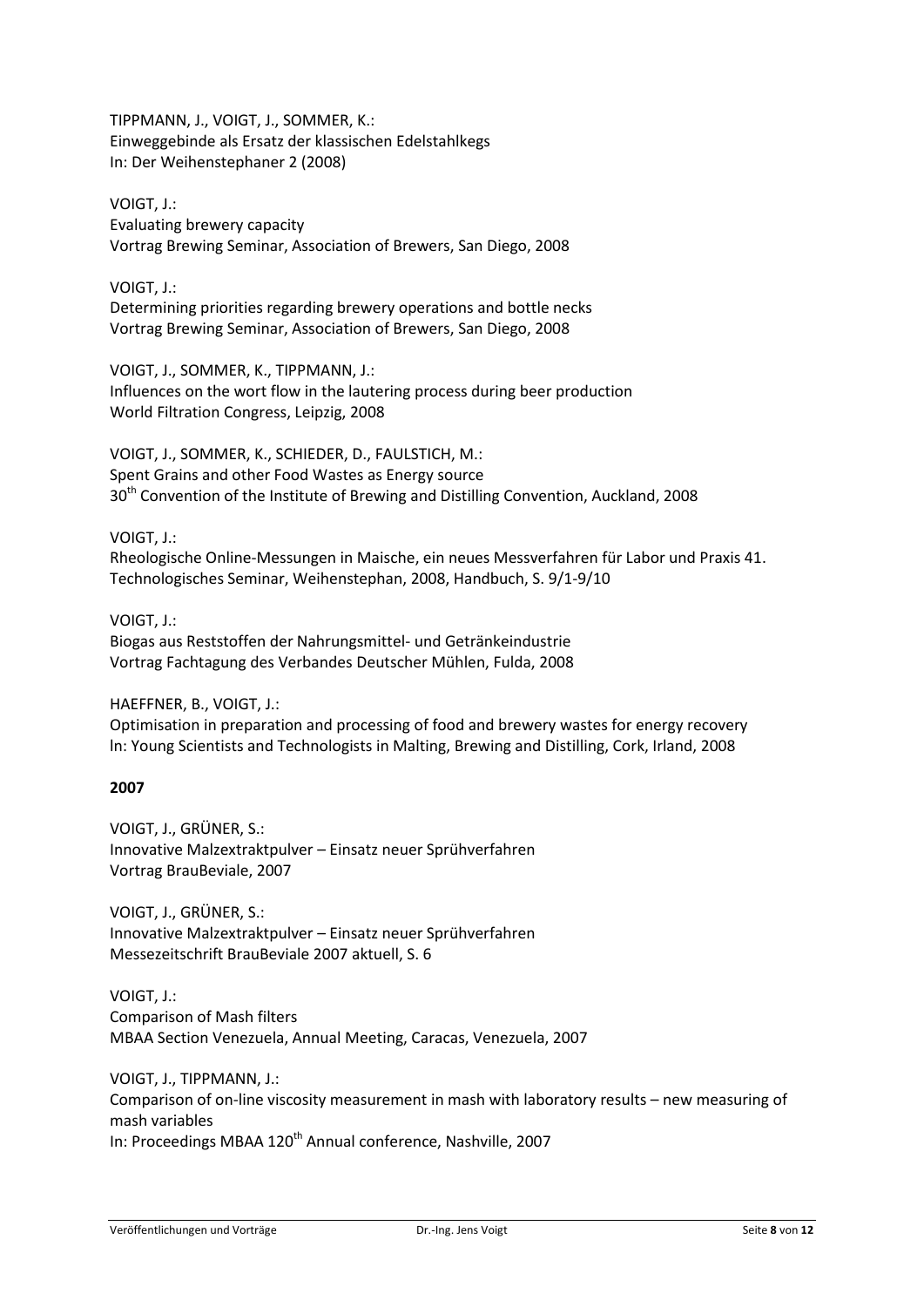VOIGT, J., ZARNKOW, M.: Emmer (Triticum dicoccum) - Ancient Grain for Highly Aromatic Malts and Beers – Technology and Process in Modern Brewing In: Proceedings MBAA 120<sup>th</sup> Annual conference, Nashville, 2007

VOIGT, J., SCHIEDER, D., KOHLER, K., FAULSTICH, M., HAEFFNER, B., SOMMER, K.: Aufbereitung biogener Reststoffe zur Energiegewinnung in der Getränkeindustrie Posterbeitrag zur "ProcessNet Jahrestagung 2007 – Chemie und Technik für Energie, Mobilität und Gesundheit", Aachen

VOIGT, J.:

The Requirements for Long Warm & Cold Maturation from a Traditional Perspective Handbook Best Practice Course IBD 2007, Manchester, 2007

SCHIEDER, D., KOHLER, K., FAULSTICH, M., VOIGT, J., SOMMER, K.: Reststoffverwertung durch Biogastechnologie: eine Alternative für die Lebensmittel- und Getränkeindustrie VDI Energietechnik, Biogas Energieträger der Zukunft, Berlin, 2007

VOIGT, J.:

Advances in mash-filter performance - Influence of milling and particle sizes on mash conversion 11<sup>th</sup> Convention Institute of Brewing and Distilling, Lagos, Nigeria, 2007

TIPPMANN, J., VOIGT J., SOMMER K.: Correlation between fineness of malt grist and particle size on the conversion during mashing and filtration process FILTECH, Wiesbaden, 2007

VOIGT, J., SOMMER, K., SCHIEDER, D., KOHLER, K., FAULSTICH, M.: Aufbereitung biogener Reststoffe zur Energiegewinnung in der Getränkeindustrie Vortrag zur Tagung Abfallbehandlung und Wertstoffrückgewinnung (VDI-ET/VDI-GVC/DECHEMA), Leverkusen, 2007

KOHLER, K., HAEFFNER, B., SCHIEDER, D., VOIGT, J.: Biogas aus Reststoffen der Nahrungsmittel- und Getränkeindustrie Weihenstephaner Bioenergie Workshop, Freising, 2007

VOIGT, J.: Partikelgrößen beim Maischen - Auswirkungen bei der Maischefiltration 40. Technologisches Seminar, Weihenstephan, 2007

## **2006**

VOIGT, J.: Aktuelle Maischefiltersysteme im Vergleich 4. Filtrationstechnisches Symposium Weihenstephan, 2006, Tagungsunterlagen, S. 2-18

VOIGT, J.:

Influence of milling and particle size distribution on mash conversion and filtration process In: Proceedings World Grains Summit, San Francisco, 2006

Veröffentlichungen und Vorträge Dr.-Ing. Jens Voigt Seite **9** von **12**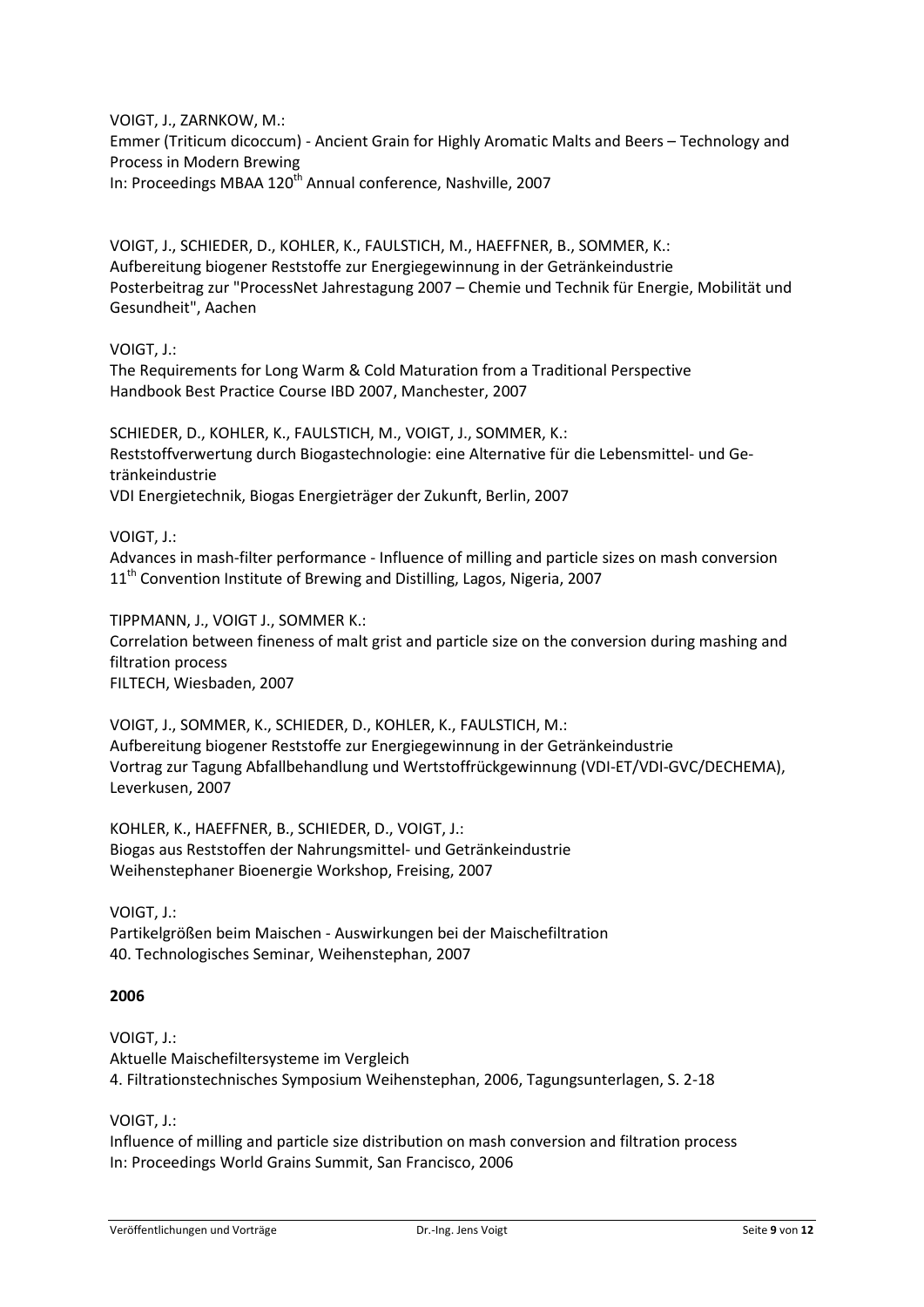VOIGT, J., RICHTER, A., KRAUS-WEYERMANN, T.:

New Wheat Varieties – Determination of malting behaviour and brewing quality parameters in a new pilot malting facility, World Grains Summit, San Francisco, 2006

GRÜNER, S., OTTO, F., VOIGT J.:

Powder form grain extracts – A new spray process to generate powders from viscous liquids In: Proceedings World Grains Summit, San Francisco, 2006

# **2005**

VOIGT, J.: Fouling during Wort Boiling – Effects on Wort Quality In: Proceedings of The Annual Meeting of the Master Brewers Association of the Americas Miami, Florida, 2005

VOIGT, J.: Verfahrenstechnische Messungen an Kochsystemen 38. Technologisches Seminar Weihenstephan, 2005, Handbuch, S. 22/1-22/11

VOIGT, J.: Recovering energy from spent grains In: Proceedings European Brewery Convention Congress, Prag, 2005 **2004**

VOIGT, J., SOMMER, K., WASMUHT, K., WEINZIERL, M.: [New Investigations on Thin Layer Evaporations for Wort Boiling](http://www.wzw.tum.de/blm/mak/mak/WBC_posters.pdf) In: Proceedings World Brewing Congress, San Diego, 2004

## **2001**

VOIGT, J.:

Experiences with Application of a Manufacturing Execution System (MES) in a Mid-size Brewery Institute and Guild of Brewing, Africa Section, Proceedings of the 8<sup>th</sup> Brewing Convention, Sun City, South Africa, 2001, pp. 76-77

## **1999**

LLOYD, N., VOIGT, J.: The Requirement to Increase Capacity/Capital Ratio in Modern Brewhouses Institute of Brewing, Africa Section, Proceedings of the  $7<sup>th</sup>$  Scientific and Technical Convention, Nairobi, Kenya, 1999, pp. 166-168

# **1997**

VOIGT, J., STEMPFL, W.: Experiences with Calibration Networks for Near Infrared Transmittance Spectroscopy (NIT) in Barley and Malt

Institute of Brewing, Africa Section, Proceedings of the 6<sup>th</sup> Scientific and Technical Convention, Durban, South Africa, 1997, pp. 117-122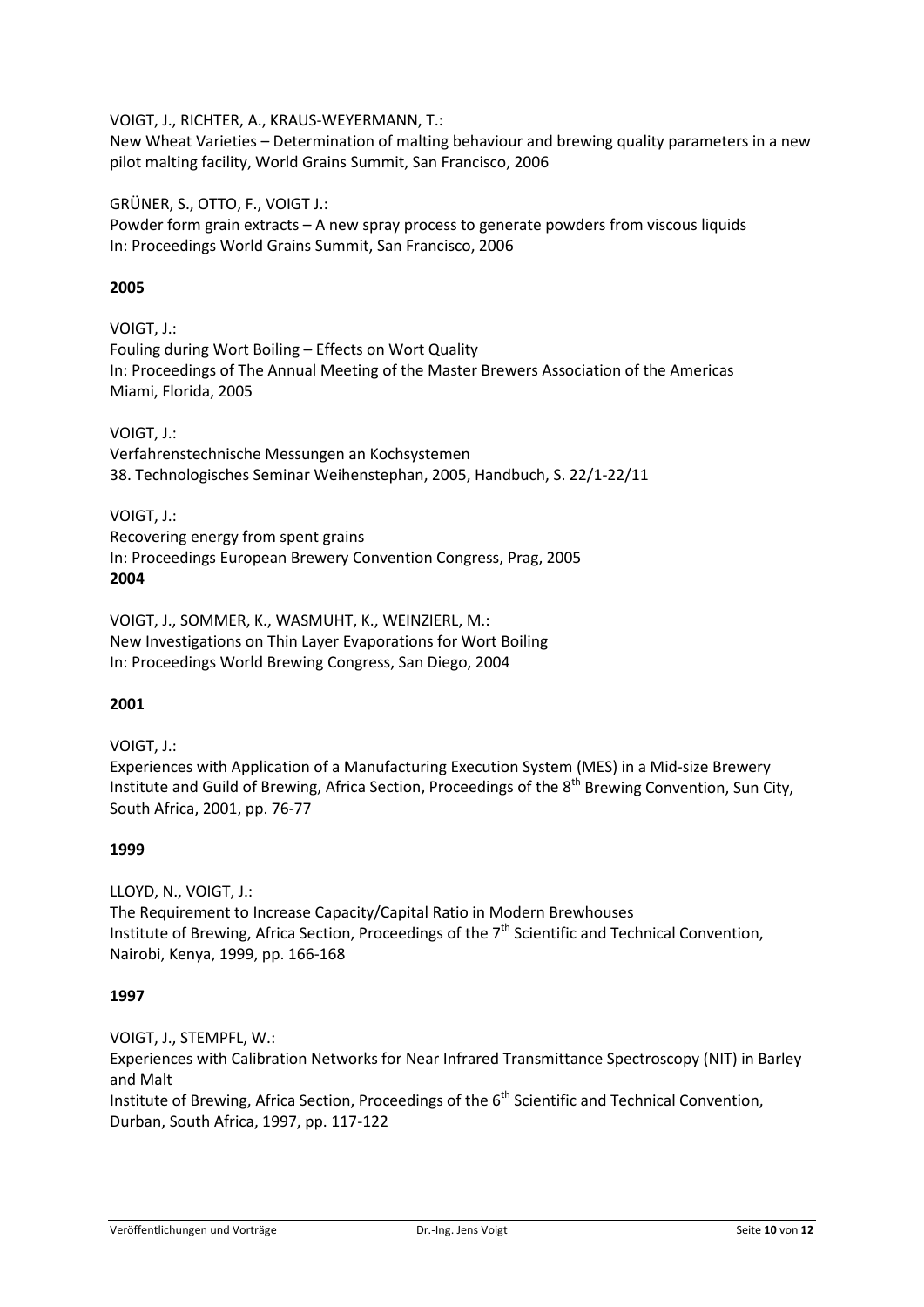## **1996**

VOIGT, J.: Moderne Sudhaustechnologie [Modern brewhouse technology] Doemensianer (Germany), ISSN 0344-6816 (1996), v. 36(3), pp. 96-98, 100-101

VOIGT, J., WALLA, G.: A Novel Yeast Propagation System Institute of Brewing, Africa Section, Proceedings of the  $5<sup>th</sup>$  Scientific and Technical Convention, Victoria Falls, 1995, pp. 173-178

NARZISS, L., REICHENEDER, E., VOIGT, J.: Technologische Faktoren zur Beeinflussung des Bierschaums Brauwelt, ISSN 0724-696X (1994), v. 134(9), S. 360-368

VOIGT, J.:

Beer Foam - Technological Aspects Institute of Brewing, Africa Section, Proceedings of the 4<sup>th</sup> Scientific and Technical Convention, Somerset West, South Africa, 1993, pp. 107-116

VOIGT, J.: Vollautomatik-Sudwerk mit 240 hl Ausschlagmenge. Neue Anlagen im Blickpunkt: Püls-Bräu, Weismain Brauwelt, ISSN 0724-696X (1993), v. 133(40), S. 2063-2066

VOIGT, J.: Das Sudhaus - Kriterien zur Auslegung Technisches Büro Weihenstephan GmbH, Handbuch zum 1. Brauereitechnischen Seminar, 1993

VOIGT, J.: Technologische Beeinflussung des Bierschaums Brauwelt, ISSN 0724-696X (1993), v. 133(1-2), S. 32-33

VOIGT, J., REICHENEDER, E., KRAUSE, I., NARZISS, L.: Technologische Faktoren des Bierschaums European Brewery Convention, Proceedings of the 23<sup>rd</sup> Congress Lisbon, Portugal, 1991, pp. 681-688

# **Buchbeiträge**

## **2010**

TIPPMANN, J., HAUSER, G., VOIGT, J.: Praxishandbuch der Brauerei (Hrsg. K.-U. Heyse), Kapitel 3.10: Getränkeausschank (Teil 3), Loseblattwerk, 30. Aktualisierungslieferung November 2010, B. Behr´s Verlag Hamburg

TIPPMANN, J., HAUSER, G., VOIGT, J.:

Praxishandbuch der Brauerei (Hrsg. K.-U. Heyse), Kapitel 3.10: Getränkeausschank (Teil 2), Loseblattwerk, 29. Aktualisierungslieferung Juli 2010, B. Behr´s Verlag Hamburg

Veröffentlichungen und Vorträge Dr.-Ing. Jens Voigt Seite **11** von **12**